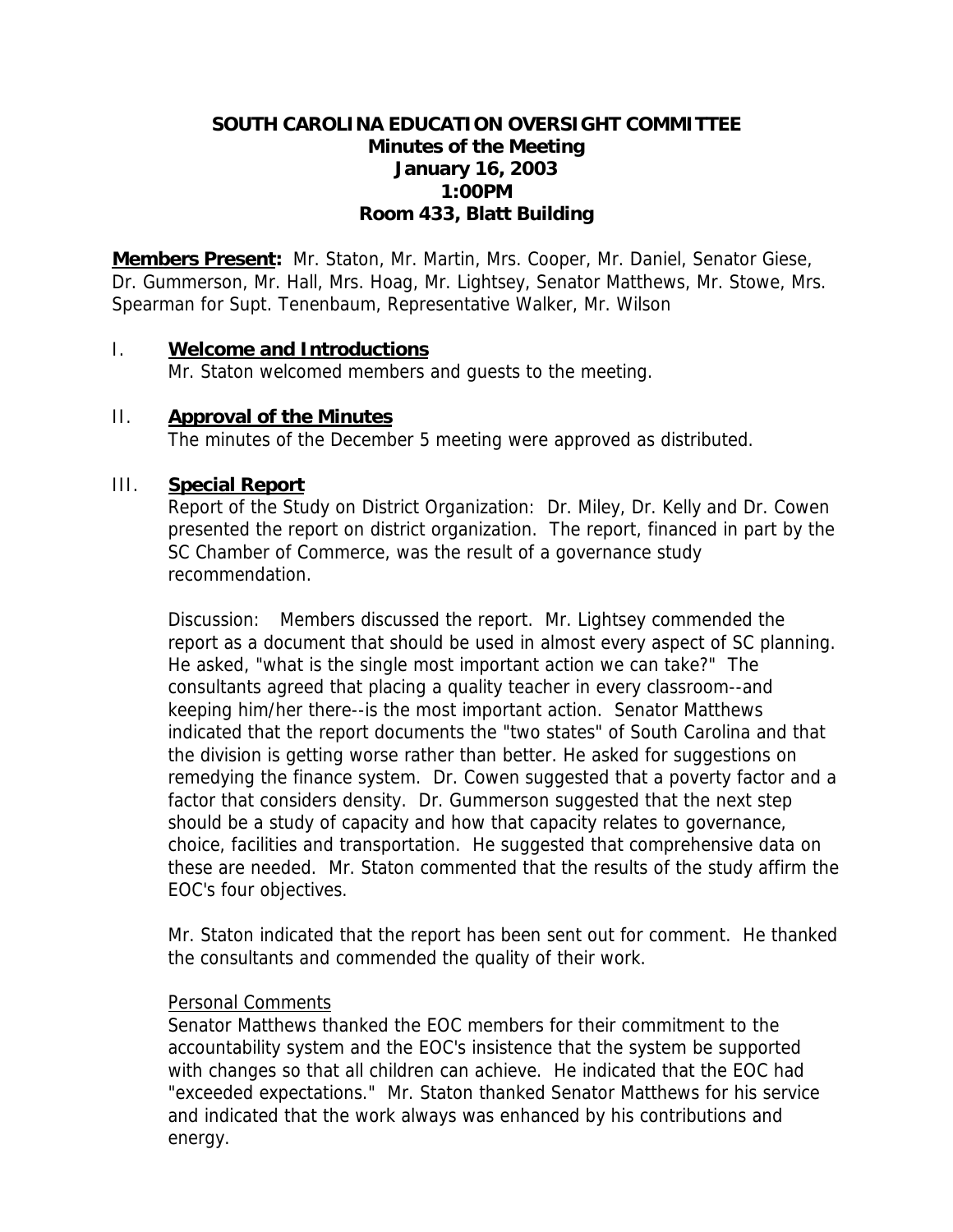# IV. **Subcommittee Reports**

- A. Academic Standards and Assessments: Mr. Wilson reported on behalf of the Subcommittee. He outlined the recommendations and moved adoption. The recommendations were adopted and transmitted to the State Department of Education. Representative Walker asked that the staff provide a cost estimate on a diagnostic assessment system aligned with the SC content standards.
- B. EIA and Improvement Mechanisms: Mr. Daniel reported that the Subcommittee had discussed the priority studies for the next year.
- C. Parental Involvement: No report
- D. Public Awareness: No report; the Subcommittee is meeting after the EOC meeting.
- E. Administration: Mr. Stowe reported on behalf of the Ad Hoc Committee on *Steps to Prosperity*. He referenced the draft comments distributed to members earlier in the week. Representative Walker asked members to keep an open mind on alternative diplomas. The comments were approved and are to be transmitted to the State Superintendent, the State Chamber of Commerce and Mr. Herriott, chairman of the task force.

Dr. Horne reported on behalf of the staff. He reviewed a recent state ranking document and cited South Carolina's ranking of  $36<sup>th</sup>$  among states in academic achievement.

Mr. Wilson discussed a memorandum on technical assistance included in the meeting packet. Senator Giese, Mr. Hall and Mr. Lightsey asked questions about the availability of strong teachers in these districts. Mrs. Spearman reiterated the need for quality teaching and SC's efforts in that regard. Members agreed that a staff working group should be formed among the staffs of the SDE, EOC and Governor.

# V. **Update on No Child Left Behind**

Mrs. Ellen Still reported on behalf of the State Department of Education. She distributed charts detailing the calculation of adequate yearly progress and the difficulty of PACT relative to NAEP.

The meeting adjourned at 3:30 p.m.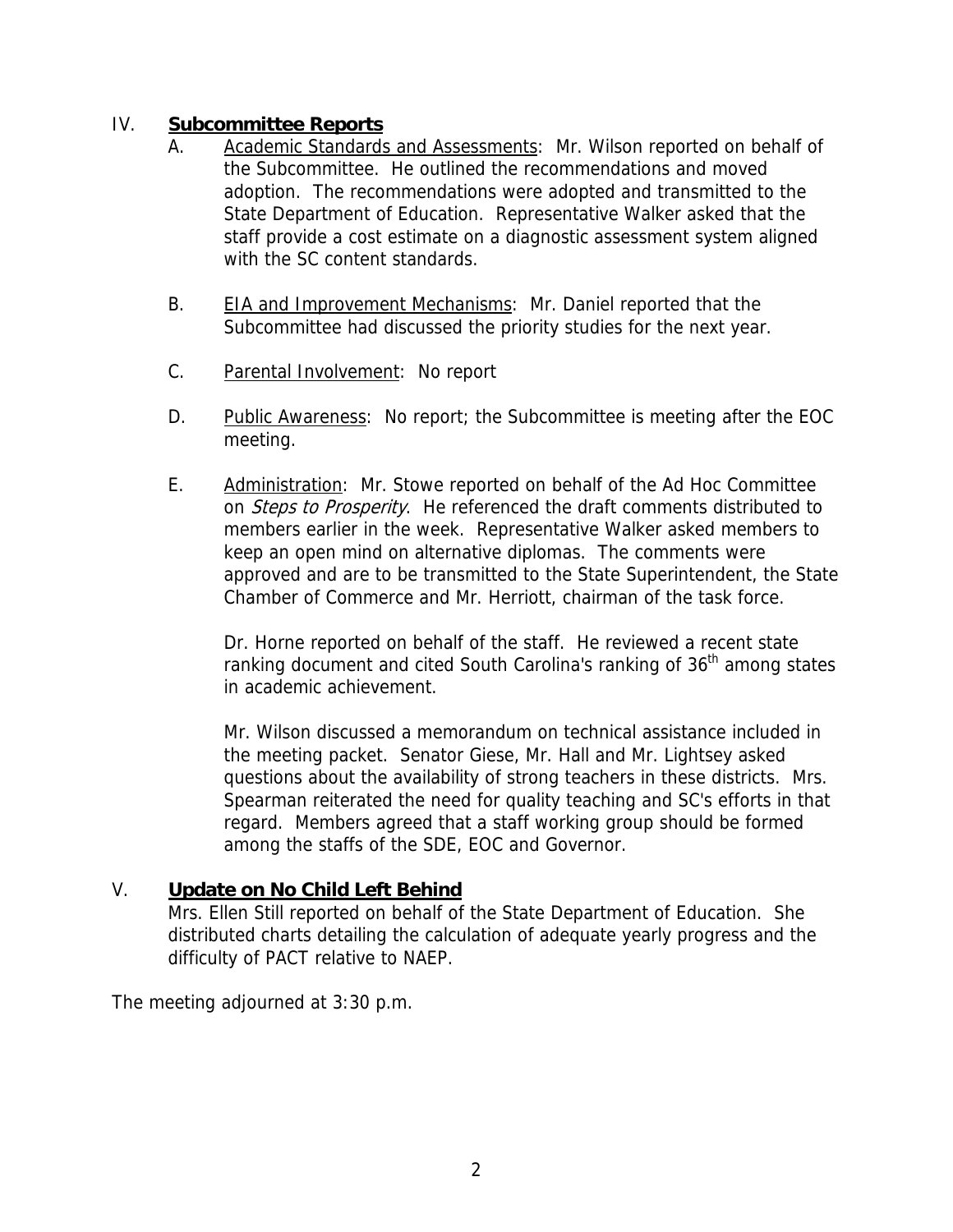#### **SOUTH CAROLINA EDUCATION OVERSIGHT COMMITTEE Minutes of the Meeting February 20, 2003 2:00PM Room 433, Blatt Building**

**Members Present**: Mr. Staton, Mr. Martin, Mrs. Cooper, Mr. Daniel, Senator Fair, Senator Giese, Mrs. Hoag, Mr. Lightsey, Mrs. Marlowe, Mr. Stowe, Superintendent Tenenbaum, Mr. **Wilson** 

#### **Inactive Member**: Mr. Hall

#### I. **Welcome and Introductions**

Mr. Staton welcomed members and guests to the meeting. He informed members that Wallace Hall is on active military duty. He congratulated Mrs. Cooper on the birth of her son.

#### II. **Minutes of the January 16 Meeting**

The minutes of the January 16 meeting were approved as distributed.

### III. **Subcommittee Reports**

A. EIA and Improvement Mechanisms: Mr. Daniel reported on behalf of the Subcommittee. He presented the data from the First Year Report on the Evaluation of the Child Development Program. The two-year study is now in the observation and interview stage. A final report is expected this summer. He shared the Subcommittee's concern that services for young children are dispersed across several agencies and there is opportunity for both gaps and overlaps.

Mr. Daniel presented the draft financial models. These models have been developed in response to questions raised at the July 2002 meeting. The models are to be made available for professional comment and refinement through May 2003 and developed further for the July 2003 meeting.

B. Academic Standards and Assessments: Mr. Wilson reported on behalf of the Subcommittee. He reviewed the proposal for the calculation of the high school ratings and the structure of the weightings. He also provided information on potential changes should the US Department of Education not support the formula proposed by South Carolina. The proposal was approved.

Mr. Wilson presented the recommendations on the calculation of the improvement rating. The recommendations were approved as presented.

C. Parental Involvement: Mrs. Marlowe reported on behalf of the Subcommittee. She reviewed the detailed analysis of parental responses to the report card survey, noting that there was a strong opportunity to improve and extend parent-teacher-school relationships. She outlined the next steps to be used by the Subcommittee. These include focus groups with administrators on the skills and tools they need for data analysis and use of the data at their schools.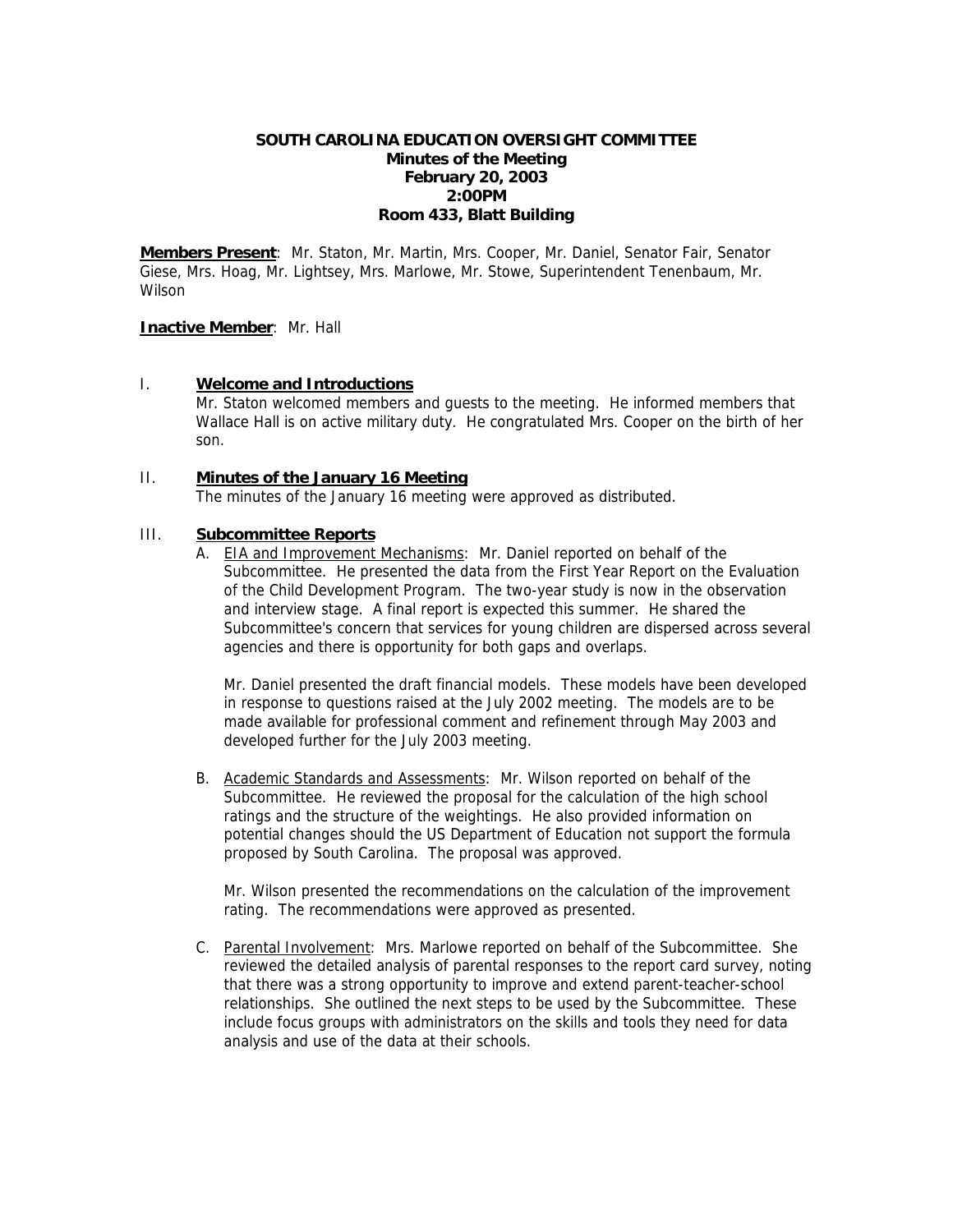- D. Public Awareness: Mr. Martin introduced Dr. Frank Brown for the discussion of the teacher survey data. Dr. Brown addressed the committee, highlighting key issues. The report is published in the winter 2003 Learning Matters.
- E. Administration: Mr. Staton called members' attention to the February 1 report from the Division of Accountability.

### IV. **Ad Hoc Committee on No Child Left Behind**.

Mr. Lightsey complimented the SDE staff on their work in developing the preliminary submission. He reviewed the substantive issues and asked for approval. Superintendent Tenenbaum thanked the EOC for the thorough review and indicated she would respond to the issues at the March EOC meeting. The comments were approved.

### V. **Remarks from a Key Constituency**

Dr. Cherry Daniel, Director of Adult and Community Education at the State Department of Education addressed the EOC. She outlined participation, accomplishments and challenges in the adult education programs.

### VI. **General Discussion**

Mr. Staton announced that there would be a March EOC meeting.

The meeting adjourned at 3:45 p.m.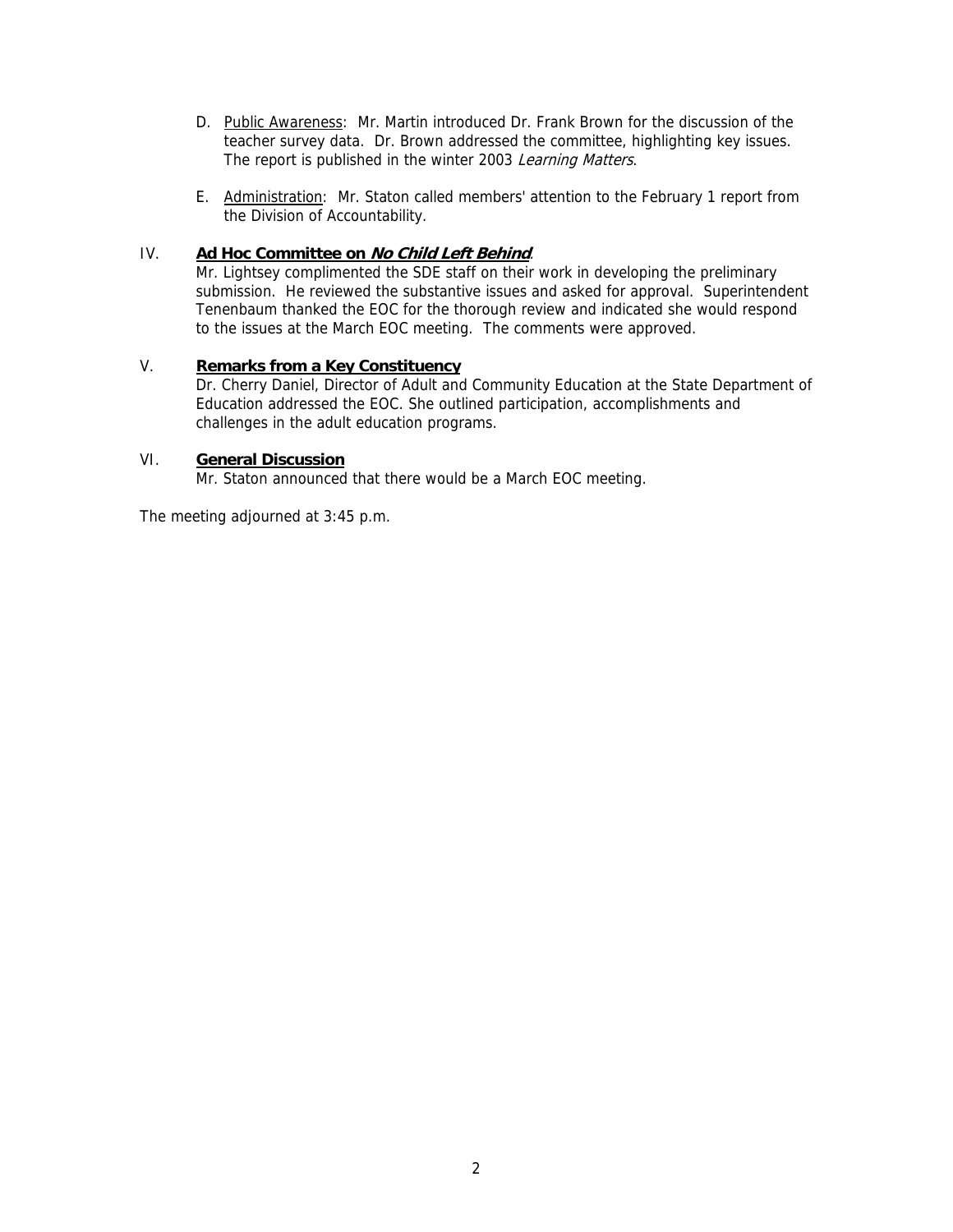### **SOUTH CAROLINA EDUCATON OVERSIGHT COMMITTEE Minutes of the Meeting March 20, 2003 2:00PM Room 433, Blatt Building**

**Members Present**: Mr. Staton, Mr. Martin, Mrs. Cooper, Mr. Daniel, Senator Giese, Dr. Gummerson, Mrs. Hoag, Mr. Lightsey, Mrs. Marlowe, Superintendent Tenenbaum, Representative Walker, and Mr. Wilson

#### **Inactive Member**: Mr. Hall

I. **Welcome and Introductions** Mr. Staton welcomed members and guests to the meeting; he noted that the House of Representatives was in session; therefore, some members would not be able to attend.

#### II. **Approval of the Minutes**

The minutes of the February 20 meeting were approved as distributed.

### III. **Subcommittee Reports**

A. Academic Standards and Assessments: Mr. Wilson reported on behalf of the Subcommittee. (1) The Subcommittee recommended the approval of the Palmetto Achievement Challenge Tests: Social Studies for Grades Three through Eight. EOC recommendations had been addressed by the State Department of Education and documentation provided. Mr. Wilson moved approval, the assessments were approved. (2) Changes to the Accountability Manual: Mr. Wilson outlined several changes to the Accountability Manual including penalties for not making adequate yearly progress for *all* students to be applied at the excellent and good levels in the absolute rating; addition of SACS accreditation status, board orientation and character education measures to the school profile, changes to the calculation for the GSAH, application of the continuing excellence to the improvement rating for special schools, and addition of information required by No Child Left Behind. Mr. Wilson moved approval; the changes were approved as presented.

Mr. Wilson also asked that the SDE pursue actions to ensure that the data on the report card were accurate; suggesting verification through the signatures of a faculty member and the Chairperson of the School Improvement Council.

He also indicated that the EOC staff would be matching actions in the long-range plan to report card data.

- B. EIA and Improvement Mechanisms: Mr. Daniel reported on behalf of the Subcommittee. He detailed the status of education appropriations in the Ways and Means and the House passed budgets for Fiscal Year 2004. Senator Giese raised several questions about the base student cost. Mr. Wilson recommended that the staff prepare information on the costs of fully funding the base student cost in low property wealth districts.
- C. Parental Involvement: Mrs. Marlowe reported on behalf o the subcommittee. She announced that the EOC and SDE had received recognition for the parent standards materials as one of the ten most notable state government documents for 2002.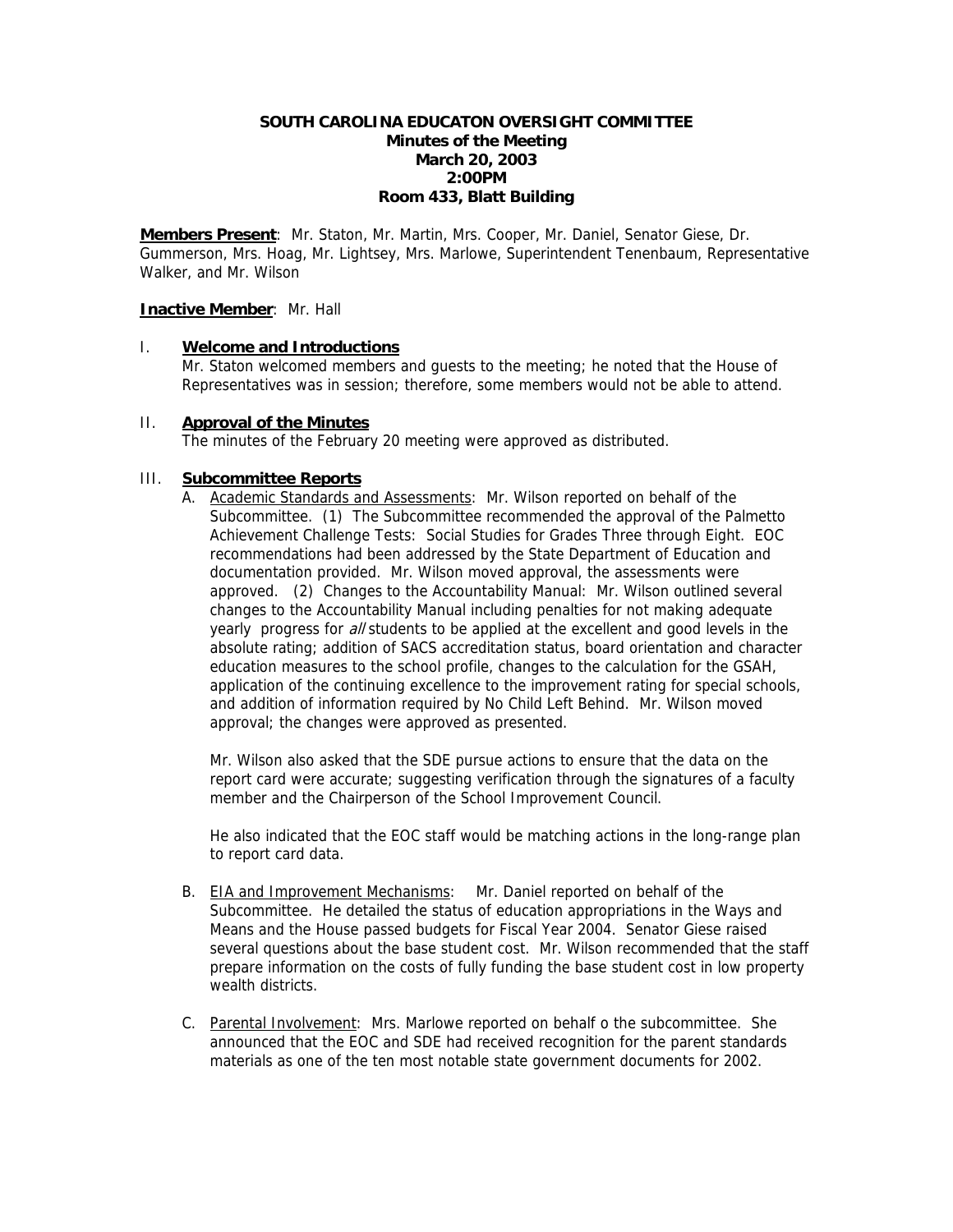- D. Public Awareness: Mr. Martin reported on behalf of the Subcommittee. He presented the poster campaign and discussed other strategies to focus on teachers. Sample posters were displayed.
- E. Administration: Mr. Staton had no report.

#### IV. **Response to EOC Comments on No Child Left Behind Proposal**

 Superintendent Tenenbaum introduced Ellen Still who outlined changes to the proposal based upon the SDE meetings with representatives of the United States Department of Education.

### V. **Remarks from a Key Constituency**

Mrs. Anne Poole, Principal of the Washington Center (Greenville County School District) introduced a video tape outlining challenges of the PACT-Alternate reporting when used with moderate to severely handicapped students. She requested the EOC and SDE (1) work together to make changes in the assessment's data collection mechanisms that ease the burden on teachers and increase utility in teaching; (2) ask the congressional delegation to address appropriate assessment in the reauthorization of IDEA; and (3) consider measures more linked with the IEP objectives and aligned with state standards that support instruction in functional skills as well.

Mrs. Hoag asked several questions. Mrs. Spearman (for Superintendent Tenenbaum) thanked Mrs. Poole for her suggestions and indicated that the SDE was willing to work with the educators to make the appropriate changes.

#### VI. **Executive Session**

Mr. Martin moved that the EOC go into executive session to consider a contractual matter.

#### VII. **Return to Open Session**

 Mr. Martin moved that the EOC return to open session. Mr. Martin moved that the selection of the evaluation committee on the public awareness campaign proposals be approved. The motion passed.

### VIII. **Adjournment**

The EOC adjourned at 4:10 p.m.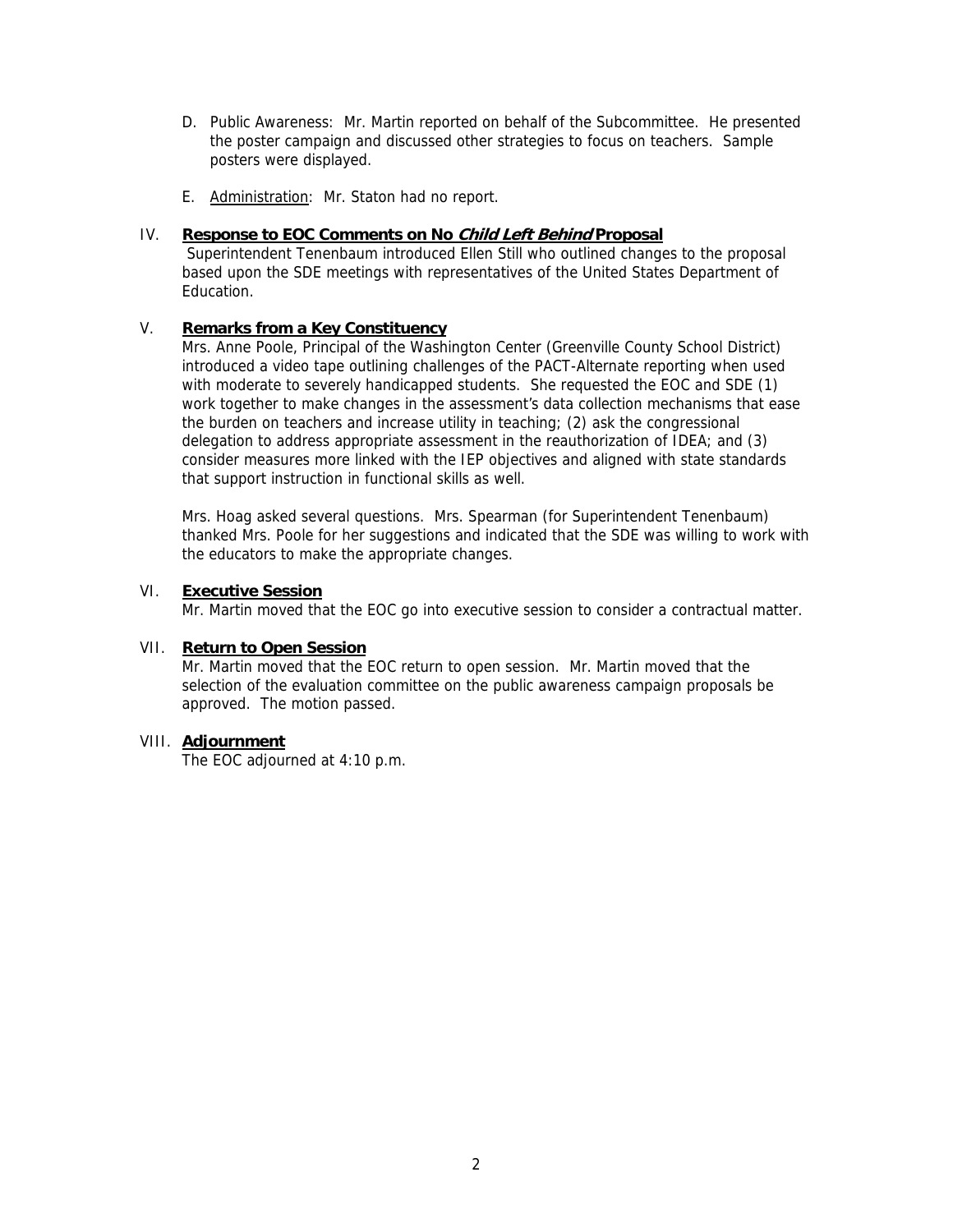### **SOUTH CAROLINA EDUCATON OVERSIGHT COMMITTEE Minutes of the Meeting May 15, 2003 2:00PM Room 433, Blatt Building**

**Members Present**: Mr. Staton, Mr. Martin, Mrs. Cooper, Mr. Daniel, Dr. Gummerson, Mrs. Hoag, Mr. Lightsey, Mrs. Marlowe, Representative Walker, and Mr. Wilson

**Members Excused**: Mr. Hall (military duty), Senators Fair, Giese and Leatherman (Senate in session)

### I. **Welcome and Introductions**

 Mr. Staton welcomed members and guests to the meeting. He announced that the Senate was in session, debating the General Appropriations Act, and that representatives of the Senate could not attend.

### II. **Approval of the Minutes**

The minutes of the March  $20<sup>th</sup>$  meeting were approved as distributed.

### III. **Subcommittee Reports**

- A. Academic Standards and Assessments: The subcommittee had no report.
- B. EIA and Improvement Mechanisms: Mr. Daniel reported on behalf of the Subcommittee. He indicated that the Senate had not concluded its work on the General Appropriations bill; therefore, Fiscal Year 2004 funding for education is not final. He outlined several differences between the House-passed bill and the Senate Finance Committee proposal before the Senate.
- C. Parental Involvement: Mrs. Marlowe reported on behalf of the Subcommittee. She announced the Family Friendly Employer awards. Mrs. Hoag represented the EOC at the banquet and ceremony and indicated that the awards were well-received.
- D. Public Awareness: On behalf of the Subcommittee Mr. Martin introduced individuals involved in the pilot project in McCormick County. Jon Abercrombie and Sarah Campbell spoke on behalf of the Study Circle Resource Center; Dr. Lloyd Hunter spoke on behalf of the McCormick County Schools; and Jim Palmer spoke on behalf of the McCormick community. Extensions of the project are to be discussed by the Subcommittee at its 4:00 p.m. meeting.
- E. Administration: Mr. Staton asked if there were amendments to the Retreat agenda.

### IV. **Remarks from a Key Constituency**

Mrs. Jan McCarthy, President of the SCEA and Denise Hopkins, Director of Research, presented an examination of school funding in South Carolina conducted by the NEA/SCEA. The model identified values and incorporated them to project the funds needed to achieve equity across all districts. EOC members asked a number of questions and discussed aspects of the report.

### V. **Adjournment**

The meeting adjourned at 3:40 p.m.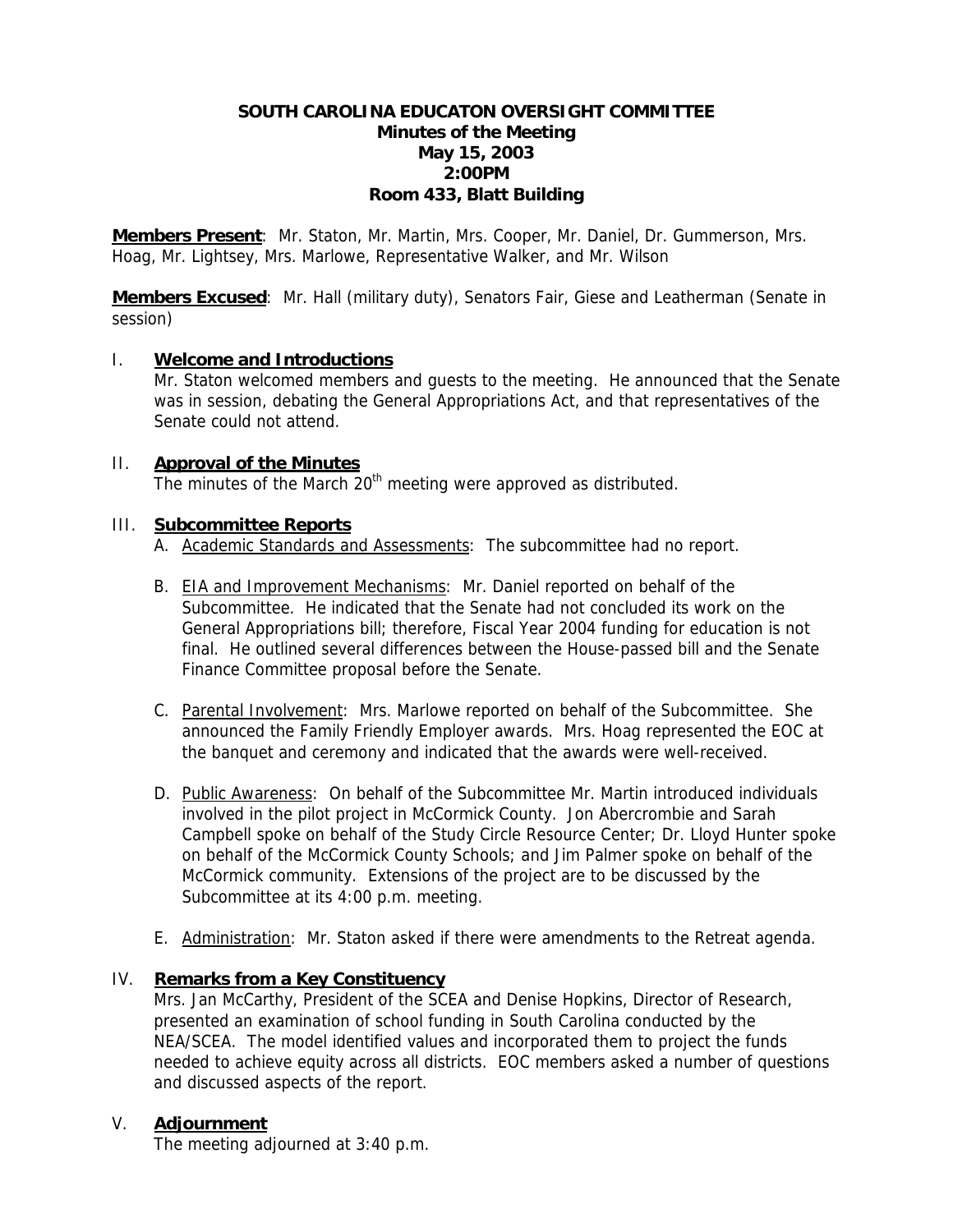### **SOUTH CAROLINA EDUCATION OVERSIGHT COMMITTEE Minutes of the Meeting August 21, 2003**

**Members present:** Mr. Staton, Mrs. Cooper, Mr. Daniel, Mr. Drew, Senator Fair, Senator Giese, Mrs. Hoag, Mr. Lightsey, Mrs. Marlowe, Mr. George Martin, Mrs. Spearman for Supt. Tenenbaum, Rep. Walker, Mrs. Williams, and Mr. Wilson

- **I. Welcome and Introductions:** Mr. Staton welcomed members and guests to the meeting.
- **II.** Approval of the Minutes: The minutes of the June 19<sup>th</sup> and July 17-18<sup>th</sup> meetings were approved with one amendment. Item seven on page five of the July minutes is amended to read: "We should not recommend things that don't work. . ."

### **III. Subcommittee Reports:**

- A. Academic Standards and Assessments Subcommittee: Mr. Wilson reported on behalf of the Subcommittee. He summarized the discussion on the State Department of Education decision to scale back the testing program and the issues to be discussed at a future meeting with SDE personnel. He shared a letter from Representative Harrell with EOC members. Dr. Lindsay and Mrs. Spearman, representing the SDE, commented on the concerns.
- B. EIA and Improvement Mechanisms Subcommittee: Mr. Daniel reported on behalf of the Subcommittee. He distributed the assumptions that are to be used in the construction of the school finance model. He outlined the budget review process and schedule for the development of EIA recommendations.

Mr. Daniel introduced Drs. William Brown and Ellen Potter to provide the second interim report on the evaluation of the EIA-Child Development Program for Four-Year Olds. The authors reviewed the report and provided the EOC with several recommendations. Those recommendations follow:

- Disseminate clear criteria for what constitutes at risk status for children and families;
- Establish methods in EIA-funded preschools that promote recruitment and enrollment of all children who are at the greatest risk for school readiness difficulties;
- As funds become available or as flexible use of funds is permitted, allocate future EIA funding to serve children who are at risk, or to enroll children who are at risk in full-day programs, or both;
- South Carolina should establish an interagency task force composed of public and private stakeholders in early childhood services to review implementation issues and make recommendations to address those issues; and
- South Carolina should establish a statewide, interagency professional development system for preschool personnel that will identify professional needs and implement and evaluate professional development activities to meet those needs, especially in the areas of
	- 1. literacy and numeracy
	- 2. working with families
	- 3. developmentally appropriate practices for children
	- 4. positive child guidance strategies
	- 5. assessment of children's learning

The report was accepted as information and referred to the EIA Subcommittee for review during its budget deliberations.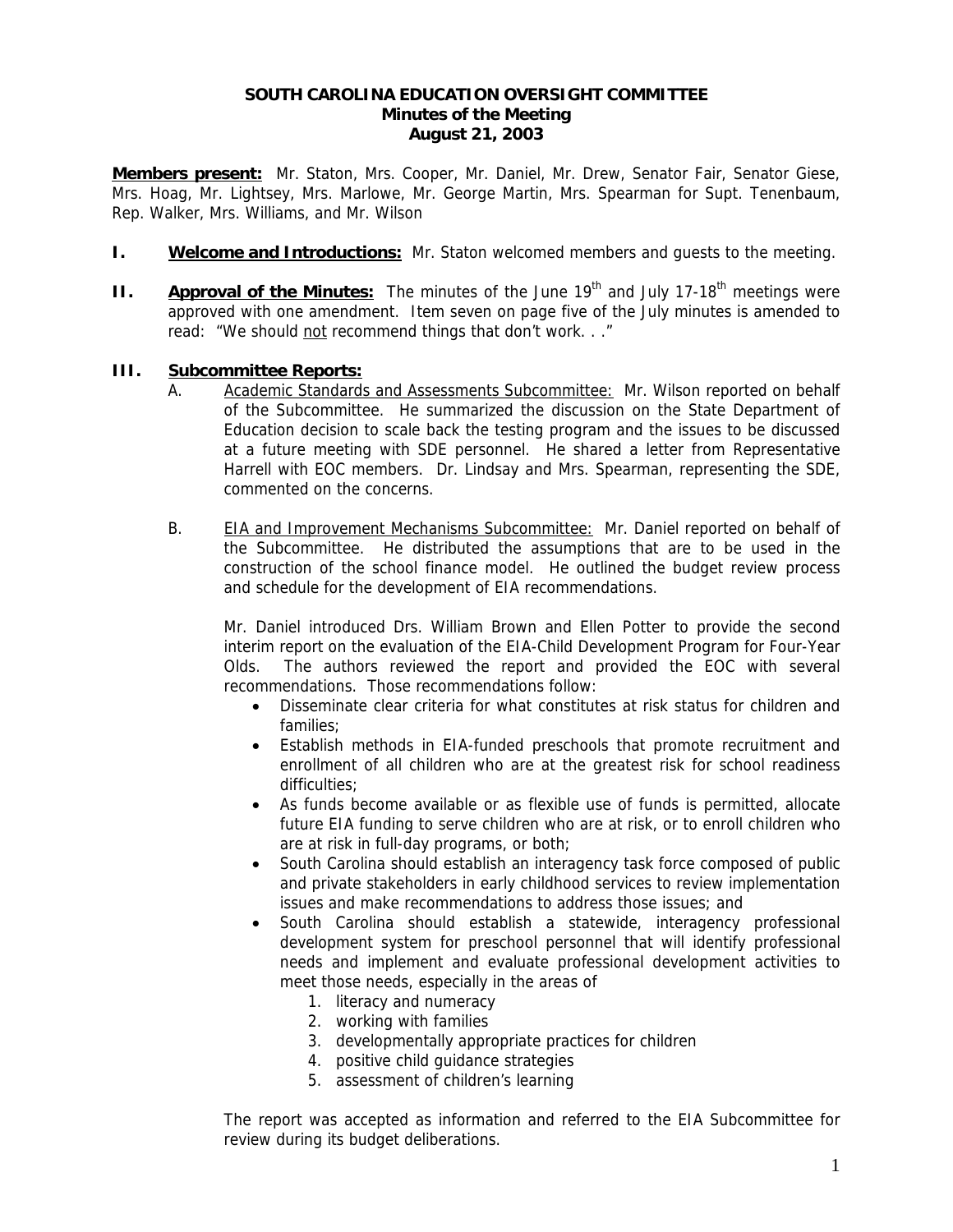- C. Parent and Community Involvement: Mrs. Marlowe reported on behalf of the Subcommittee, indicating that the Subcommittee is meeting in September to review the focus group report.
- D. Public Awareness: Mr. Lightsey reported on behalf of the Subcommittee. He asked the EOC to approve a partnership with DonorsChoose and to solicit funding for the SC operation. The motion was approved. Mr. Lightsey reviewed the county presentation information and asked approval. The motion was approved. He reminded EOC members that they should provide Mrs. Elmore with the dates they can attend the meetings.
- E. Administration: Mr. Staton presented the objectives and critical actions for 2003- 2004 arising from the July discussions. The objectives and critical actions were adopted.

Dr. Anderson reviewed the issues and recommendations on the school report card. The recommendations were approved.

**IV.** Report from a Key Constituency: Rep. Walker introduced Jim Thompson and Craig Hilton from the national Beta Club. Mr. Hilton presented information on an online teacher resource system. The Beta Club is seeking a SC partnership and funding to complete the system as well as pilot the system in 15 school districts.

### **V. Adjournment**

The meeting adjourned at 3:45 p.m.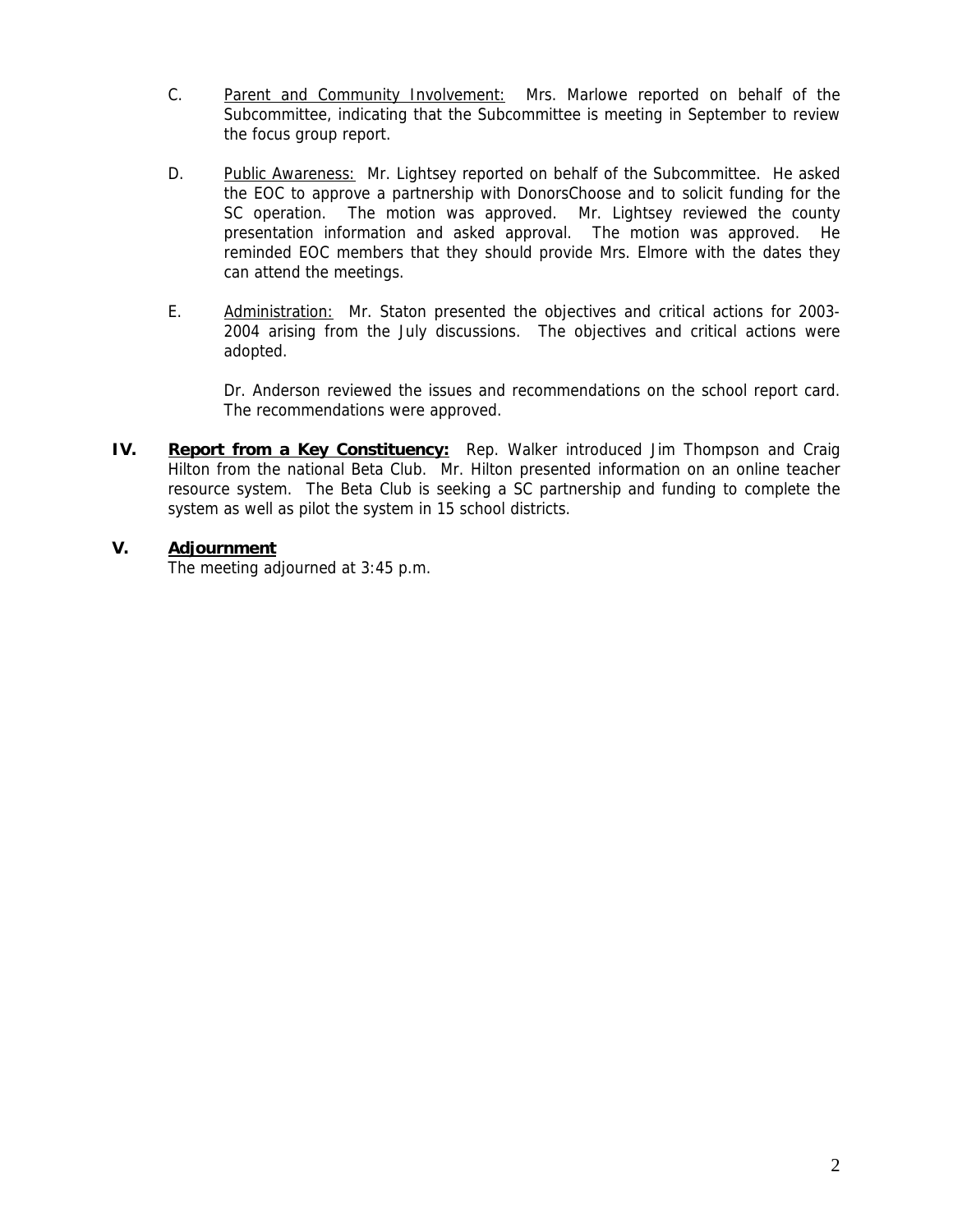# **SOUTH CAROLINA EDUCATION OVERSIGHT COMMITTEE Minutes of the Meeting June 19, 2003 2:00 PM Room 101, Blatt Building**

**Members Present**: Mr. Staton, Mr. Martin, Mrs. Cooper, Mr. Daniel, Senator Fair, Senator Giese, Mrs. Hoag, Mrs. Marlowe, Pastor Williams, Mr. Stowe, Rep. **Walker** 

**Member Excused**: Wally Hall, military duty

## I. **Welcome and Introductions**

Mr. Staton welcomed members and the quests to the meeting. He introduced the Reverend Judy Williams who serving as the Governor's designee.

## II. **Approval of the Minutes**

Mr. Staton pointed out an error on the agenda referring to the March 20, rather than May 15 meeting. The minutes of the May 15 meeting were approved as distributed.

## III. **Special Discussion: Closing the Achievement Gap**

- A. Mr. Potter presented an overview of the study, "The Performance of Historically Underachieving Groups of Students in South Carolina: Small Steps Forward."
- B. Mr. Johnny Calder, Principal at Forestbrook Elementary School, Mrs. Linda Graham, Principal at Pate Elementary School, and Mrs. Beverly Romansky, Principal at Pendleton Elementary addressed the EOC describing the practices and expectations in his school. The principals explained the approaches used in the schools. Among the consistent themes are the following: strong leadership; planning; accountability; community and parental involvement; data informed decisions; professional development and a focus on individual students.

# IV. **Subcommittee Reports**

- A. Academic Standards and Assessments: No report
- B. EIA & Improvement Mechanisms: Mr. Daniel reported on behalf of the Subcommittee. He detailed the Fiscal Year 2004 General Appropriations Act with specific attention to funding for technical assistance and accountability programs.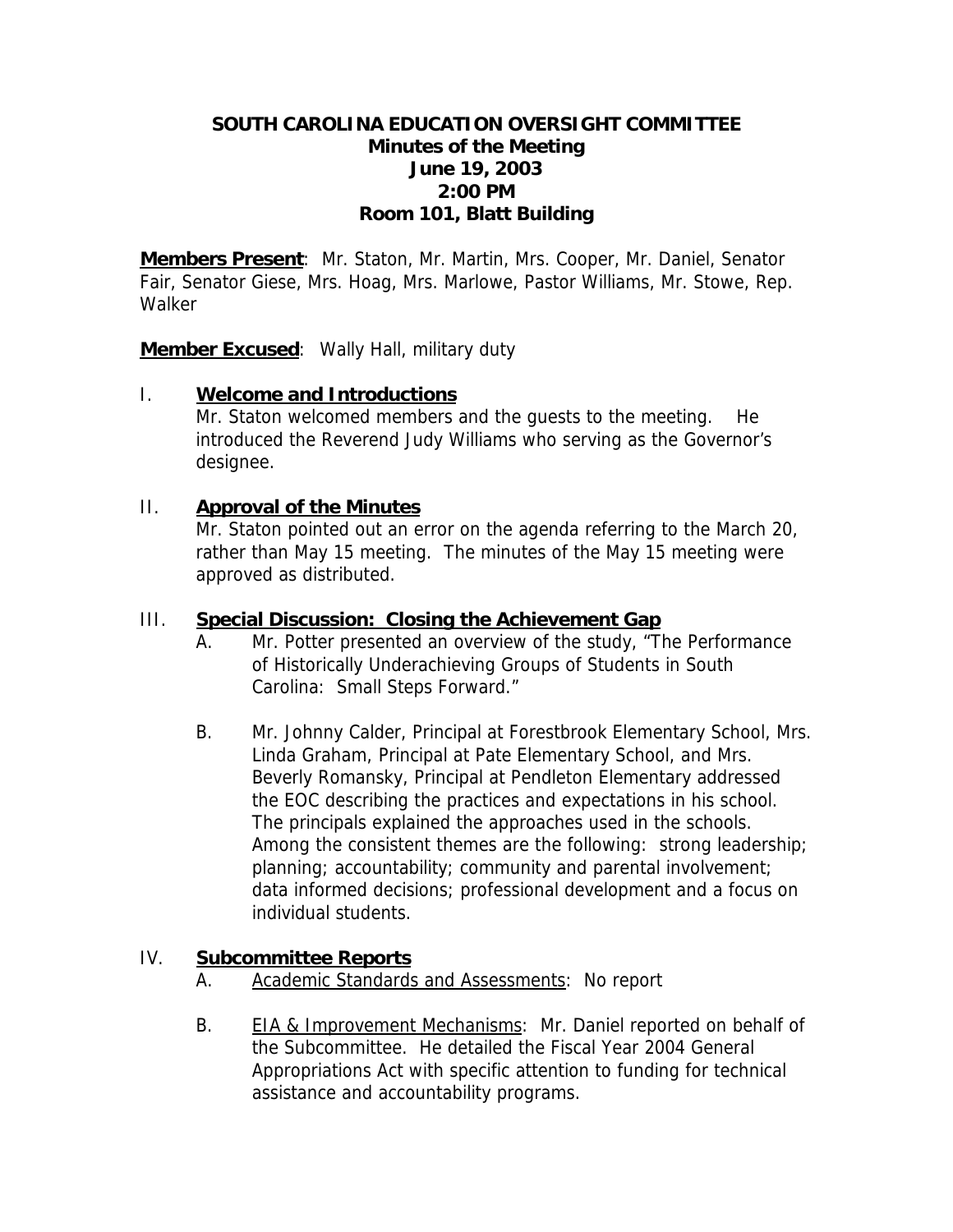- C. Parental Involvement: No report
- D. Public Awareness: Mr. Martin reported on behalf of the Subcommittee. He indicated that a number of districts have expressed a willingness to explore *Study Circles* and that the teacher appreciation materials would be arriving in school districts by June 28.
- E. Administration: Mr. Staton reminded members of the July 17-18 retreat.

# V. **Remarks from a Key Constituency**

Dr. Carolyn Randolph, President of the National Science Teachers Association addressed the EOC on issues of science education.

VI. The meeting adjourned at 4:10 p.m.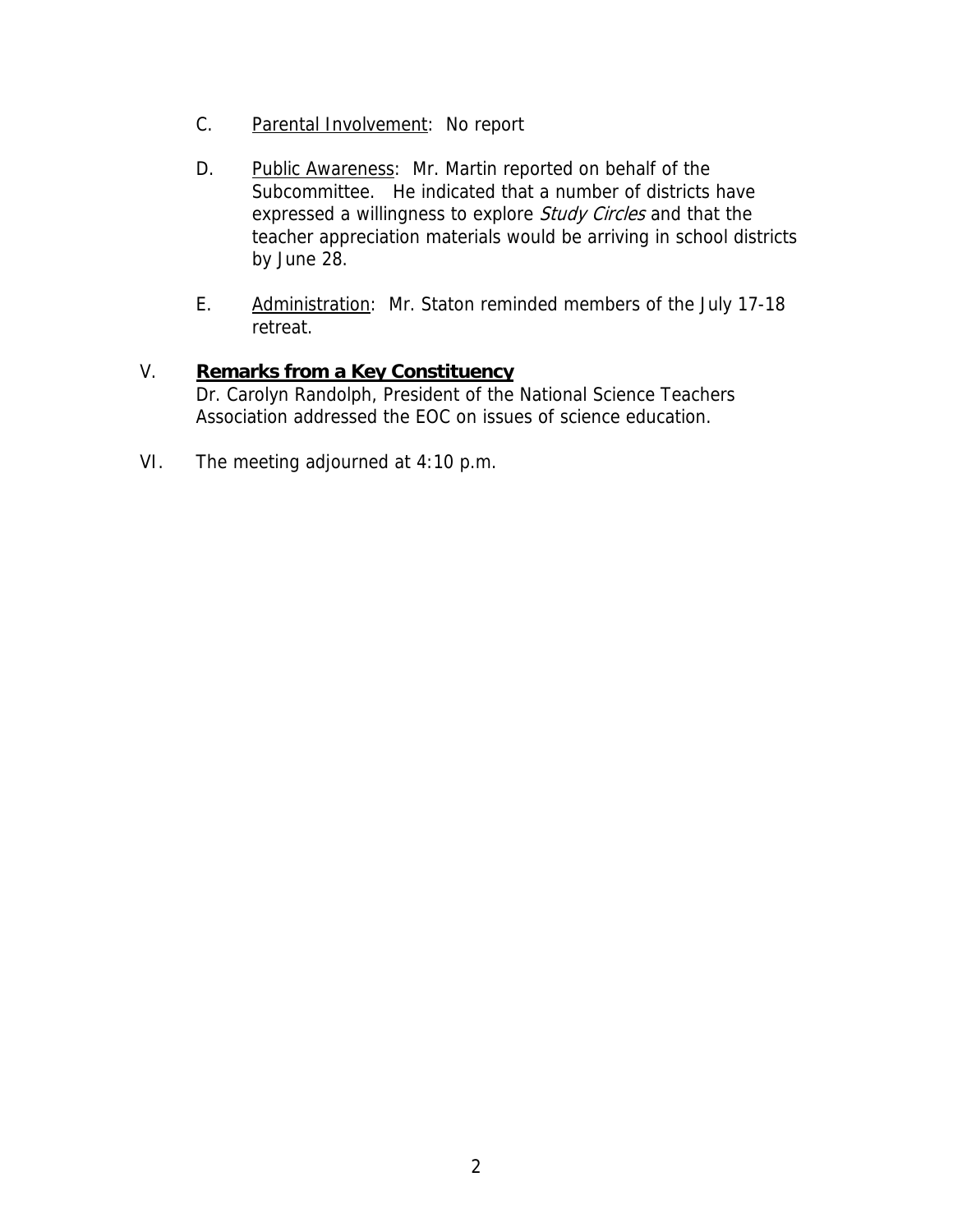## SOUTH CAROLINA EDUCATION OVERSIGHT COMMITTEE Minutes of the Meeting July 17-18

Members present:

- July 17-Mr. Staton, Mr. A. Martin, Mrs. Cooper, Mr. Daniel, Mr. Drew, Sen. Fair, Mr. G. Martin, Rep. Harrell, Mrs. Hoag, Mr. Lightsey, Mrs. Marlowe, Mr. Stowe, Supt. Tenenbaum, Rep. Walker, Mrs. Williams, Mr. Wilson
- July 18- Mr. Staton, Mr. A. Martin, Mrs. Cooper, Mr. Daniel, Mr. Drew, Sen. Fair, Mr. G. Martin, Mrs. Hoag, Mr. Lightsey, Mrs. Marlowe, Mr. Stowe, Rep. Walker, Mrs. Williams, Mr. Wilson

Guests present:

• July 17-Governor Sanford, Rep. Sheheen, Sen. Setzler, Rep. Townsend, Mr. Barnet, Mr. McTeer, Mrs. Berry, Dr. Everson, Dr. Gummerson, Mr. Smith, Mr. Fields

Staff present:

- July 17-18-Dr. Anderson, Mrs. Barton, Mrs. Elmore, Dr. Horne, Mr. Potter, Mrs. Allison, Mrs. Heinsohn, Ms. Bartlett, Mr. Hancock
- July 17 only-Mrs. Nichols, Mr. Willis, Mr. Bell
- July 18 only-Mrs. Spearman

Observers present:

- July 17- Mrs. Townsend, Mr. Price, Mr. Cahoun, Mr. Halligan, Mrs. McGinnis, Mr. Robinson, Mrs. Landrum
- July 18-Mr. Price, Mr. Halligan, Mr. Robinson, Mrs. Landrum

# **Thursday**

I. Welcome and Introductions

Mr. Staton welcomed members and guests to the meeting. He asked new members to introduce themselves to the group. He then asked others present to introduce themselves.

Mr. Staton outlined four objectives for the two-day meeting: (1) deepen our understanding of the achievement challenge; (2) understand the issues impacting on school finance; (3) establish plans for 2003-04; and (4) cement working relationships.

# II. School Performance: Correlates and Questions

Mr. Potter presented summary data on the performance of schools over time and student performance matched across three years. Members noted the need to link changes in student performance to programs and teacher performance and discussed the need for unique student and teacher identifiers that could enable research at a more granular level.

III. The Relationship Between Income and Achievement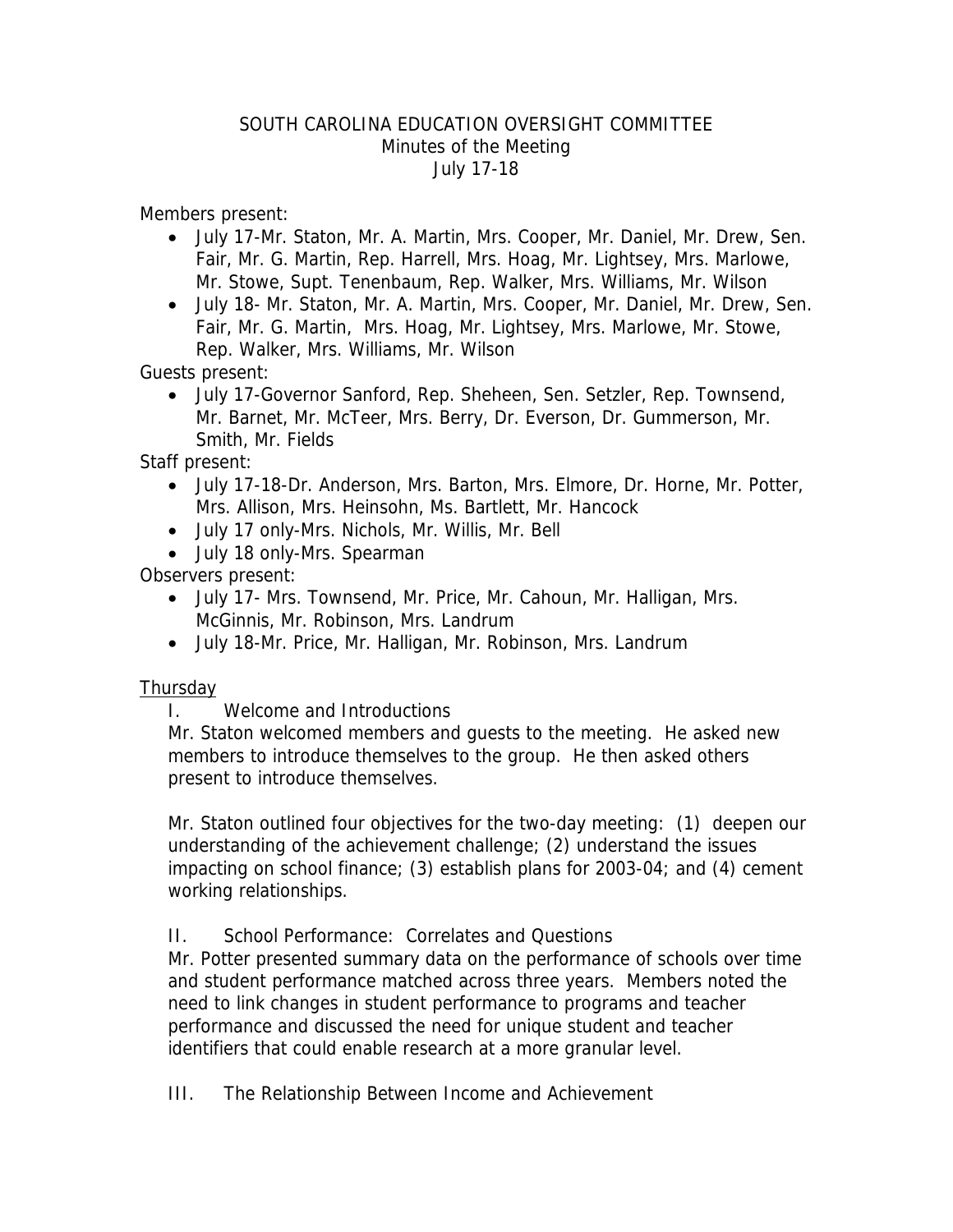Dr. Miley presented data examining each of the EOC-chosen measures to determine achievement of the 2010 goal. There was discussion of the need to move on each measure as well as caution in interpreting rankings. The Miley data also documented the interrelationship between achievement and personal income.

# IV. School Finance

Mr. Fields facilitated the discussion among current and former EOC members, legislators and Governor Sanford. Gov. Sanford began with the principle that no student should be held captive to geography. Participants discussed the models included in retreat materials. Among the issues raised were the following:

- How should SC account for local contributions? Are local contributions part of the state revenue base or are they limited to the community generating the funds?
- What is the state responsibility in meeting the obligations to the students of SC?
- Are we funding a minimally adequate education or to meet the individual needs of all students?
- What is the cost of adequately prepared and effective teachers?
- If the fundamental mission is to prepare a workforce, what are the services needed and how does SC provide those services equitably?
- Is it adequacy or equity? Are the inequities growing?
- Is the problem the number of dollars or how those dollars are used?
- What is the balance between state and local responsibility and control?
- How do H4410 and H4411 address these issues?
- What do we need to ensure good teachers in every classroom and effective leaders in every school?
- What safeguards should be included in a public education funding system that relies totally on sales tax revenues?
- At what level (4K, 5K, etc.,) should early childhood education be funded?
- Who has the ability to solve the problem?

The members discussed spending patterns including the principle that spending more or less does not equal results, but spending too little in very poor areas is a problem. Members asked about the development of a model that begins with teaching and adds what is needed to achieve improved academic results for all students regardless of where they live.

There followed a discussion of the incentives needed to attract and retain quality teachers. Members discussed the need for supportive administrators; calendar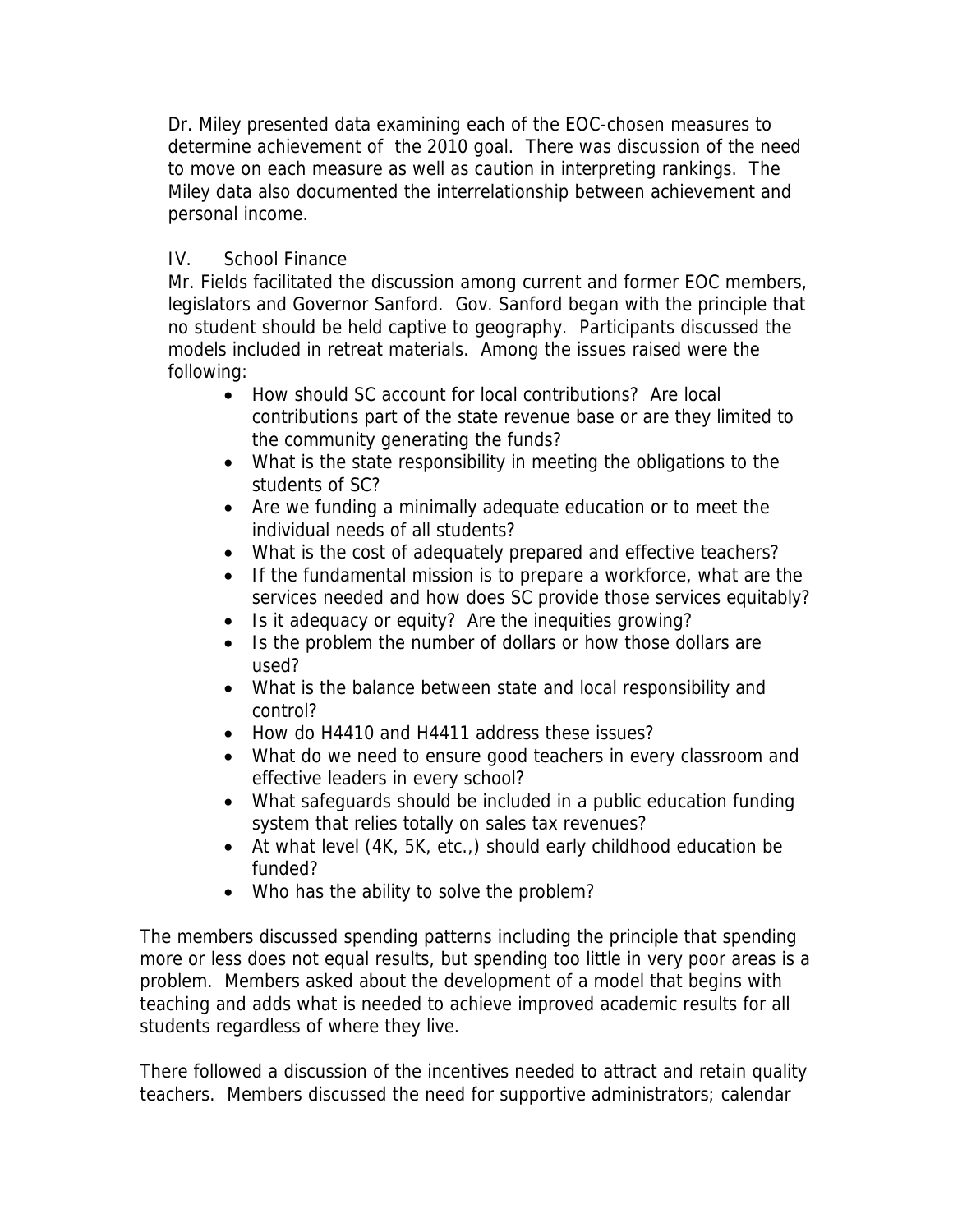options to support other interests, including family; meaningful professional development; substitute teacher training and other factors in addition to salary. Members suggested that a compendium of incentives be identified.

Supt. Tenenbaum detailed the Progress Energy (formerly CP&L) Executive Institute in partnership with the Center for Creative Leadership.

There was discussion of how we move our schools forward to meet the 2010 goal.

### Friday

V. Reactions to the Thursday Discussion

Members discussed the need to move beyond conversation about the problem into action. Mr. Lightsey pointed out that SC may be good at incremental change but that dramatic, even transformational change is needed. Rep. Walker and others discussed citizen dissatisfaction with property taxes and that equitable meant creating circumstances in which students had equal opportunity to achieve. Mrs. Marlowe discussed the challenges to the system to educate all children; children who struggle in school need extra support but the system also must serve students who can achieve at the highest levels. There was general agreement that there would not be an infusion of large amounts of money and that the committee needed to identify programs and initiatives which will have the greatest impact on achievement and which will allow SC to reach its 2010 goal.

Members discussed teacher compensation and recognition programs including the Teacher Assistance Program, the NBPTS, and performance-linked compensation systems. Some questioned how we build leadership and if we should permit principals to make the compensation decisions.

The staff was questioned about historic test performance. Testing histories are to be researched.

There was some discussion of the need to extend eligibility or hours of early childhood programs and how to integrate the programs across agencies.

Members agreed that we needed to focus on credible data systems to enhance decisions and "bottom up" school financing policies; that is, determining what is needed and funding that. The staff was asked to build several models from that premise. Mr. Daniel urged the EOC to focus on two issues: the achievement gap and funding problems.

The staff discussed the proposal to build a data model that is linked to classroom practices and policies.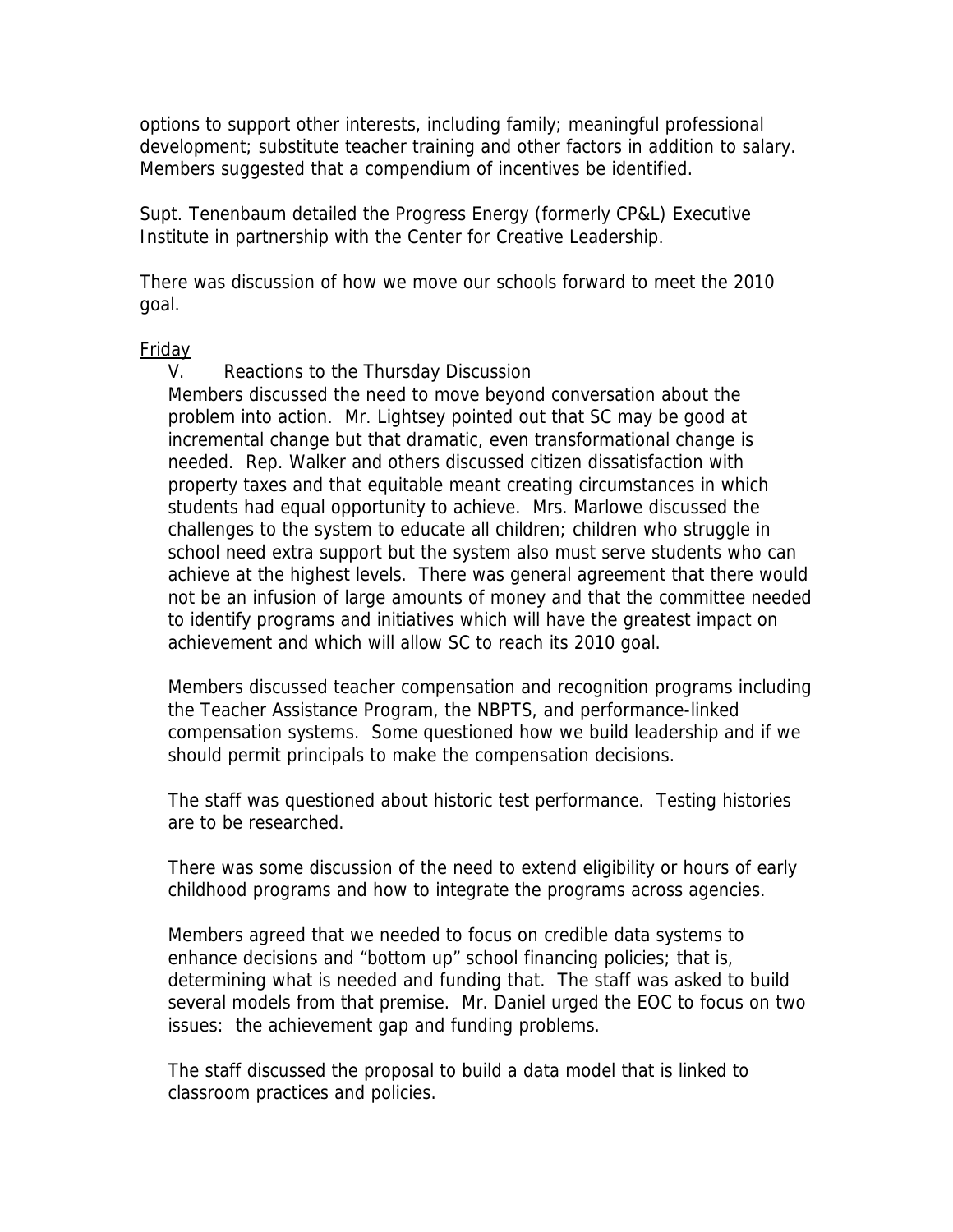# VI. Objectives and Critical Actions

Members discussed areas for objectives and critical actions and asked the staff to digest the comments summarized below and develop statements for the August meeting:

1. Finance

Define adequate funding needed to achieve the state's goal including a provision for poverty. Work with staff of House and Senate subcommittees to build model and complete by Jan 1 or sooner if possible and accurate.

Determine if certain things in requirements in statute are unnecessary. Build a model assuming no funding increases – redistribute existing allocation based on priorities.

Determine what it will take to retain and attract quality teachers for every classroom – establish a statewide teacher salary schedule. Use factors instead of only dollars. More flexibility at the local level and concern with shift of burden from state to local for funding (example, benefits)

Question raised about whether to put out a dollar figure to advocate (base student cost)

Concern about total elimination of property taxes as source of revenue for schools (sales tax revenue declines and ability to use as tax deduction) be sure objectives can be met for the long-term of the system for operations

Develop different scenarios giving pros and cons of each (concern there is not enough data to accomplish this)

Broadcast message that lottery money is going to scholarships (higher education)

2. Database

Need student and teacher identifier to utilize data system more efficiently (expedite for use this year so next year's retreat can include factors that correlate to high student achievement)

3. Leadership

Professional development for school leaders that can be modeled statewide and ensure salaries are at levels needed to retain top leaders.

4. Eliminate Achievement Gap

Implement a task force to study factors that cause gaps and strategies to motivate elimination of the gap.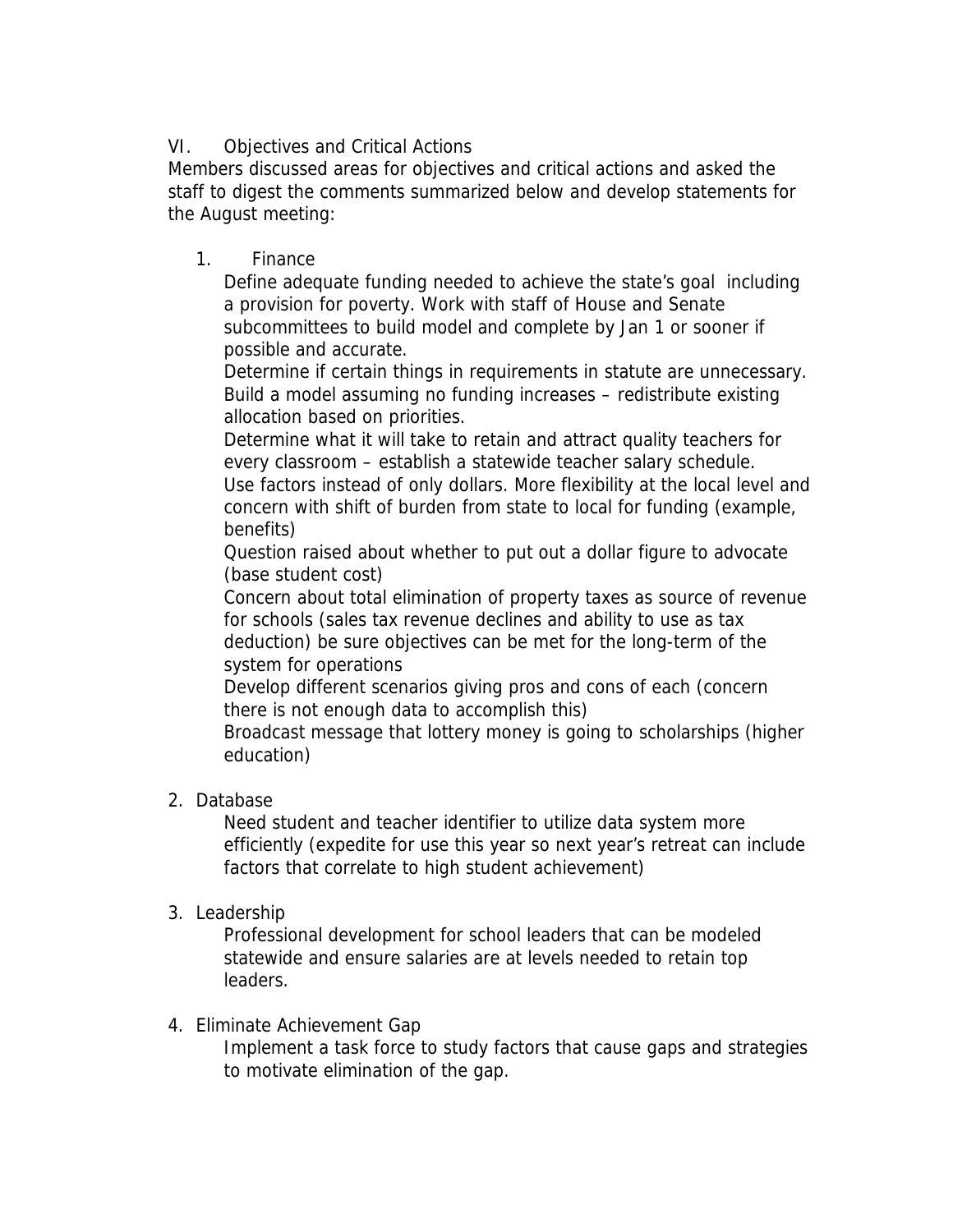5. Professional Development

Examine the quality of what is being offered and determine if it is working

6. Technical Assistance

Evaluate system for technical assistance for implementation inequities and continuity (long-term) and fairness (example should not tolerate unsatisfactory schools in wealthy districts)

Systemic change needed within schools receiving technical assistance

7. Relationship Building w/General Assembly

Advocacy needed to remain credible with General Assembly We should recommend things that don't work and when we recommend things to do, we should have facts/data to back up reasons for doing so. "EOC must become the Alan Greenspan and EF Hutton of Public

Education."

8. Reevaluation of State Assessment

Evaluate cost and effectiveness of open-ended questions – what is the benefit versus less expensive multiple choice Return time for results Teacher use of data for classroom practices

9. Advocacy w/Statewide communities Continue to get EOC into the public as influencer and take advocacy issues to the public Important to seek teacher input in decision-making

Mr. Staton reiterated the retreat objectives and asked members for final comments. Members agreed that the EOC should have additional "retreat-like" meetings to facilitate deeper discussions.

The meeting adjourned at 11:30 a.m.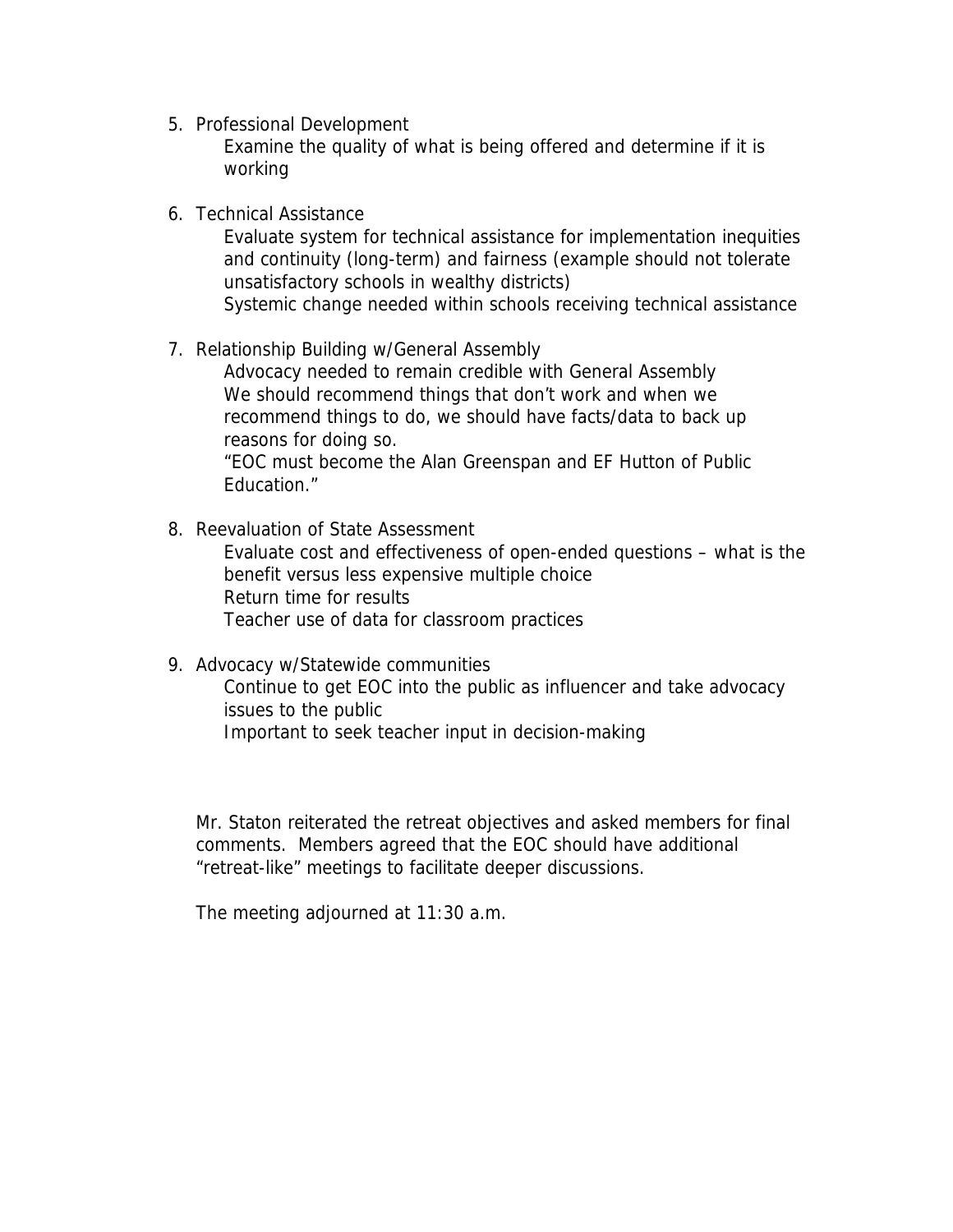#### **SOUTH CAROLINA EDUCATION OVERSIGHT COMMITTEE Minutes of the Meeting Thursday, September 18, 2003**

Members present: Mr. Staton, Mrs. Cooper, Mr. Daniel, Mr. Drew, Senator Fair, Senator Giese, Rep. Harrell, Mrs. Marlowe, Mr. G. Martin, Mr. Stowe, Superintendent Tenenbaum, Rep. Walker, and Mr. Wilson

**I. Welcome and Introductions:** Mr. Staton welcomed members and guests to the meeting.

**II. Special Agenda Item:** Mr. Staton asked that the agenda be amended for a report from the Academic Standards and Assessment Subcommittee. Mr. Wilson outlined conversations between representatives of the State Department of Education and the EOC. He presented the statement below which was adopted by the membership:

The Education Oversight Committee (EOC) and the State Department of Education are committed to the principles of accountability outlined in the Education Accountability Act (EAA) of 1998. We believe that any changes to the principles and programs of South Carolina's education accountability system should be made after full deliberation and debate by the members of the General Assembly.

We are sensitive to the demands that the accountability system makes upon our educators, students and communities and encourage solutions to administrative challenges so that we maintain South Carolina's focus on the highest levels of student and school achievement.

We will work together to develop alternative testing schedules that recognize the importance of the four academic content areas (English language arts, mathematics, science and social studies), prepare our students and schools for the rigor of No Child Left Behind requirements and maintain South Carolina's education improvement efforts.

**III. Special Report:** Dr. Paul Krohne outlined efforts from the SC School Boards Association, the SC Association of School Superintendents and a working group of school business officers to develop a model of school funding that would be an alternative to the present system and to the system outlined in H4410 and H4411. Dr. Chester Floyd, president of the SC Association of School Superintendents addressed the EOC on the importance of the model. Mr. Bob Davis outlined the model and provided handouts. Members questioned Mr. Davis, Dr. Floyd and Dr. Krohne about aspects of the plan, utilization of the new funds, and balance among revenue sources.

### **IV. Subcommittee Reports**

- A. Academic Standards and Assessments: (reported as item II in the minutes)
- B. EIA and Improvement Mechanisms: Mr. Daniel reported on behalf of the Subcommittee. He reviewed two evaluations conducted by EOC staff: the second annual evaluation of the Teacher Loan Program and the evaluation of the Applied Curriculum Program. Recommendations within each report were adopted. There was discussion about the relationship of the applied curriculum program to the *High* Schools That Work projects and efforts to increase the graduation rate.
- C. Parental Involvement: Mrs. Marlowe reported on behalf of the Subcommittee. She reviewed the report from focus groups on the use of the parent survey and outlined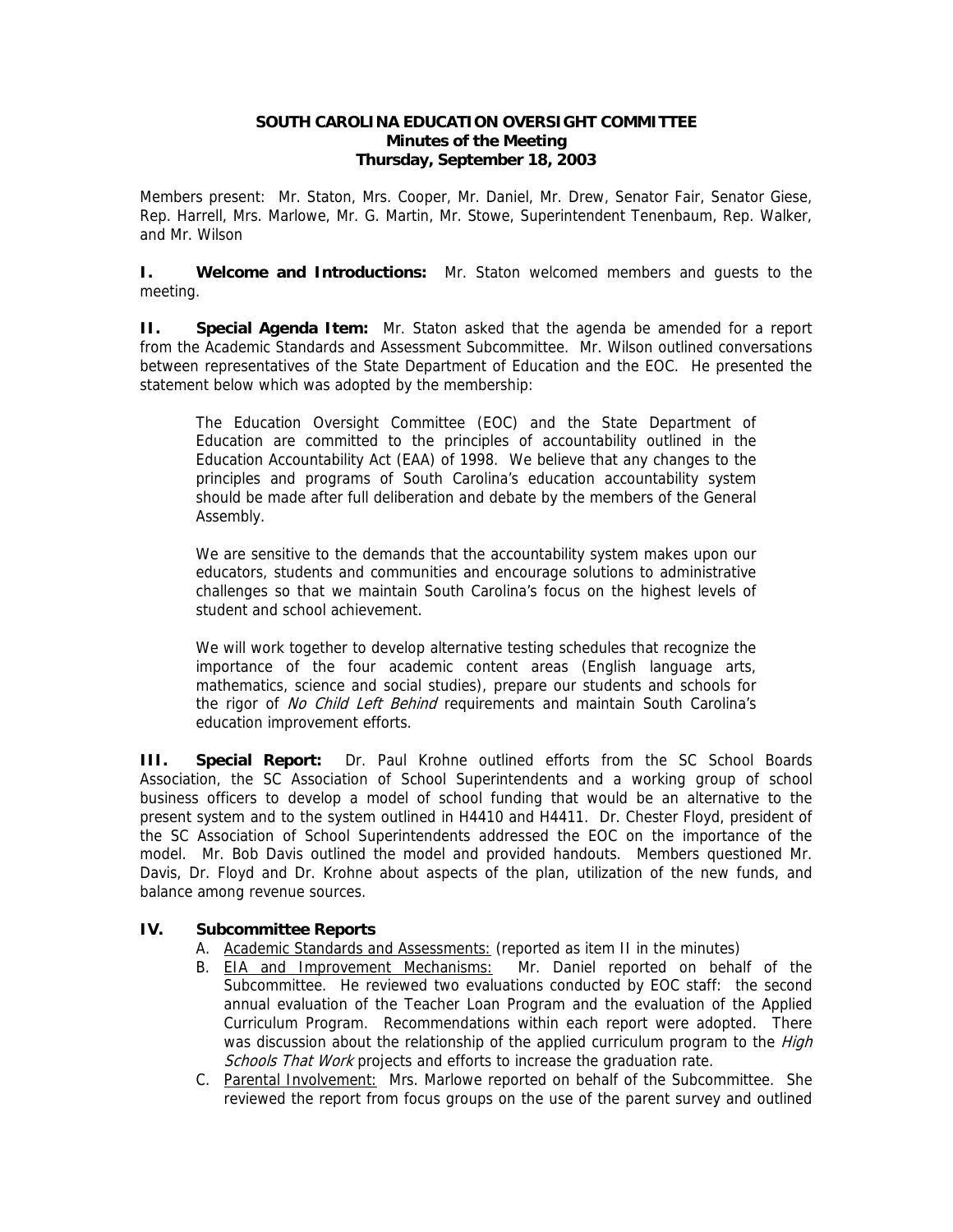actions the Subcommittee is pursing to reformat the results in a more user-friendly fashion and to develop tools that aided principals and school communities in the use of the data.

- D. Public Awareness: Mr. Staton indicated that six county meetings had been conducted and drew members' attention to the schedule enclosed in the meeting materials.
- E. Administration: Mr. Staton had no report.

V. Report from a Key Constituency: Michele Brinn and Allison Cunningham, representing the Carolina First Center at the Greenville Chamber of Commerce, presented information on the Baldrige project in schools. They provided explanatory materials on the process generally and examples of how the Baldrige principles are used in schools. Members asked a number of questions and completed Ms. Brinn and Ms. Cunningham on the project.

The meeting adjourned at 4:00 p.m.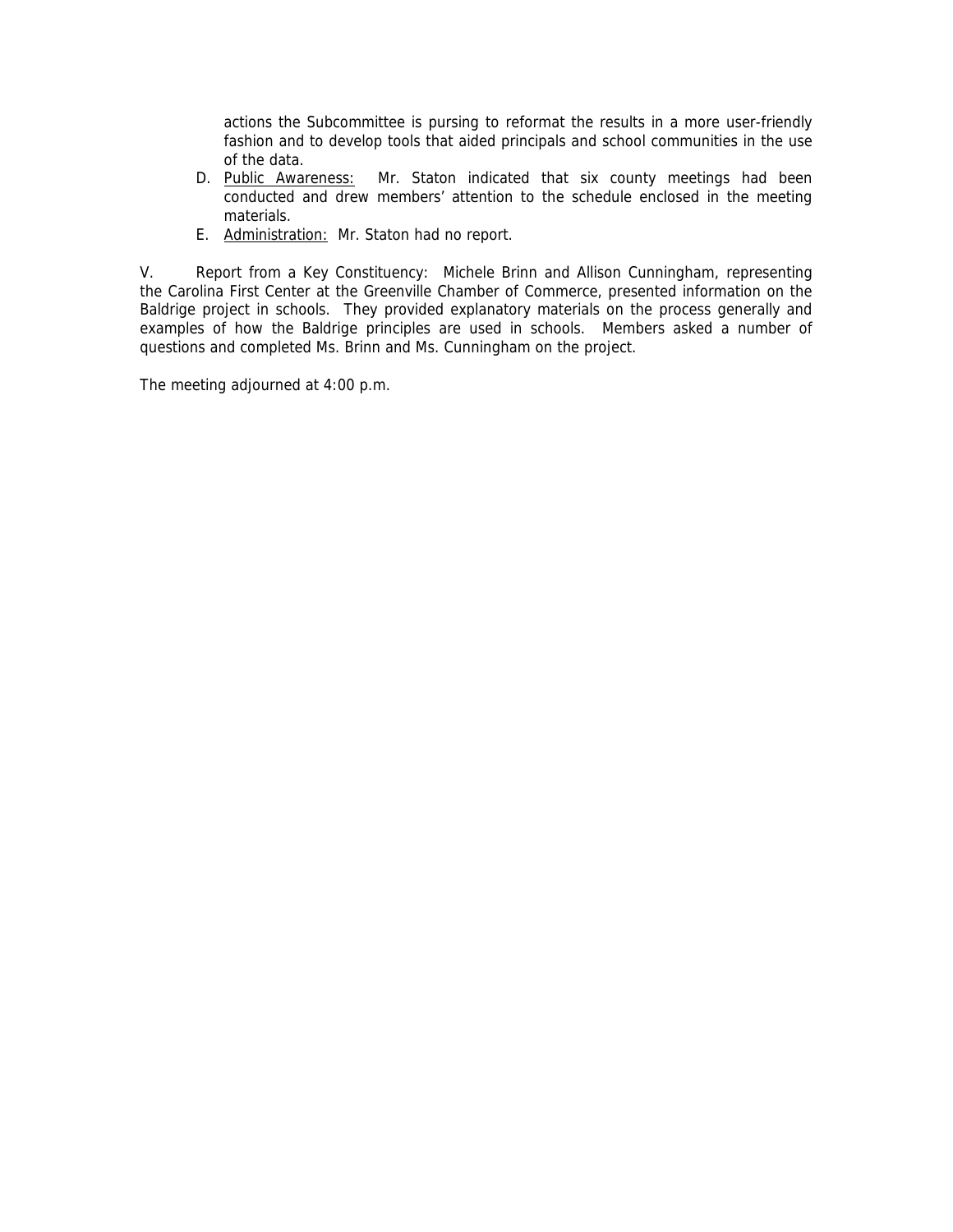# **SOUTH CAROLINA EDUCATION OVERSIGHT COMMITTEE Minutes of the Meeting November 20, 2003 2:00 PM Room 433, Blatt Building**

**Members Present**: Robert Staton, Alex Martin, Traci Young Cooper, Dennis Drew, Senator Mike Fair, Senator Warren Giese, Senator Hugh Leatherman, Harry Lightsey, Susan Marlowe, George Martin, Superintendent Inez Tenenbaum, Representative Bob Walker, Judy Williams, and Larry Wilson

- I. **Welcome and Introductions**: Mr. Staton welcomed members and guests to the meeting.
- II. **Approval of the Minutes**: The minutes of September 18 were approved as distributed.

## III. **Subcommittee Reports**

- A. **Academic Standards and Assessments**: Mr. Wilson reported that the Subcommittee had not met.
- B. **EIA and Improvement Mechanisms**: Mrs. Marlowe reported on behalf of the Subcommittee on three items: (1) Development of EIA Budget Recommendations: The Subcommittee reviewed the statutes to determine the requirements of the EAA and subsequent amendments to the code of laws. A model of "fully funding" the EAA was shared with EOC members. Questions were posed about the capacity of the state to employ 612 teacher specialists, the proviso that would send excess funds to the EFA, the programs not funded because they are not linked to the statute; and the need for carry-forwards; (2) Proposed Regulation on Flexibility: Mr. Suber, SDE, explained the regulation and the related guidelines. The proposal was approved; (3) Annual Recommendations on the Retraining Grants: Mrs. Marlowe reviewed the report and recommendations. The recommendations were approved as presented.
- C. **Parent and Community Involvement**: Mrs. Marlowe reported on behalf of the Subcommittee. She reviewed the program report and offered recommendations. The report and recommendations were approved as presented.
- D. **Public Awareness**: Mr. Martin reported on behalf of the Subcommittee. He asked members to serve as presenters at community meetings; he reminded members that the 2003 release of the *Where Are We Now* is scheduled for December 4; and he called members' attention to the website presentations of "Teachers Are Our Heroes."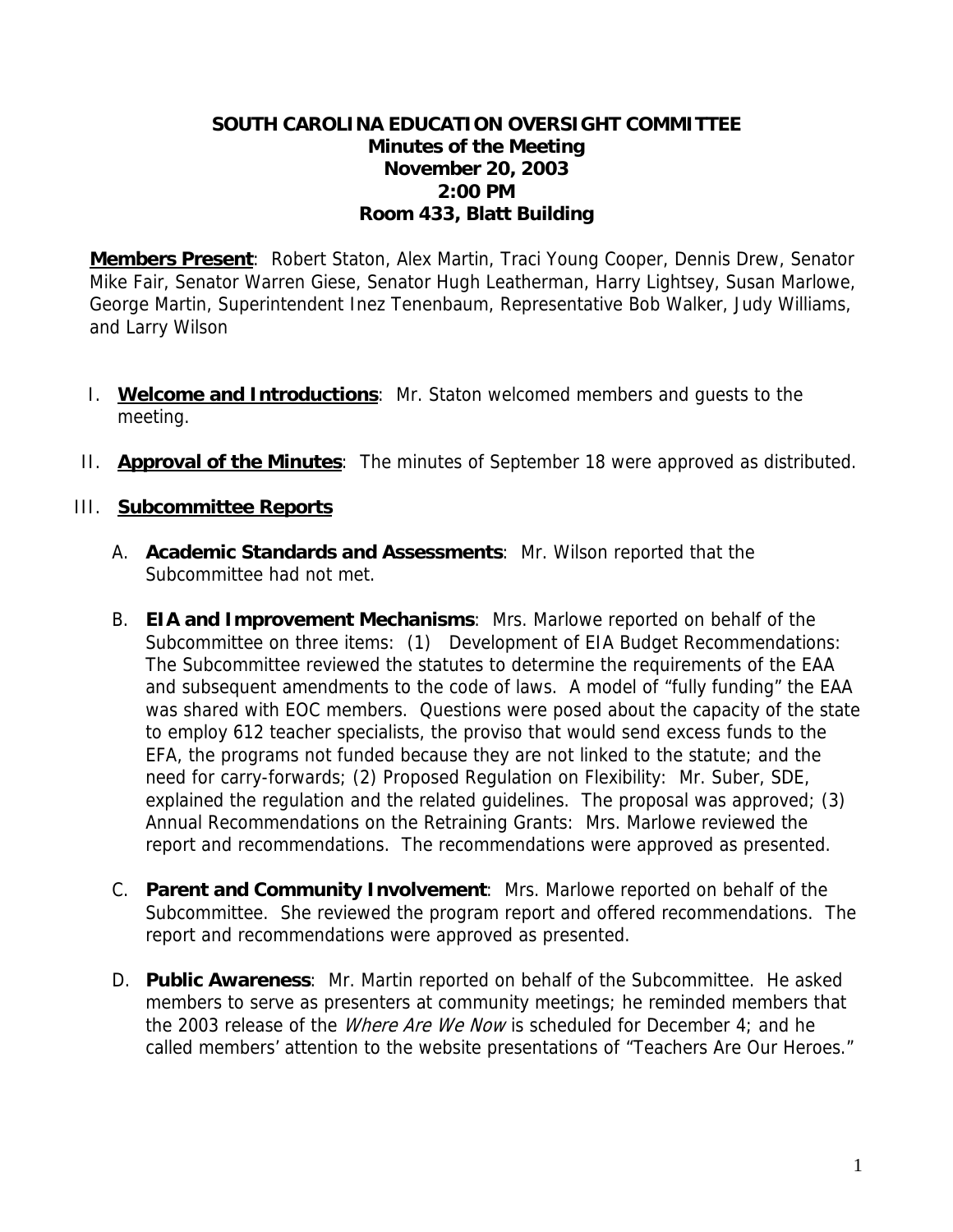E. **Administration**: Mr. Staton reported that the Administration Committee is working on the technical assistance regulations.

Dr. Anderson outlined the agenda and guests for the December 18 meeting. Rep. Walker asked if the proposals would provide alternatives on the weightings and the base student cost. Dr. Anderson responded that the proposals would provide some options.

- IV. **Report from a Key Constituency**: Mrs. Christine Fisher reported on the Arts in the Basic Curriculum Program. She detailed the program's inception in 1987, services, and evaluation.
- V. The meeting adjourned at 3:40 p.m.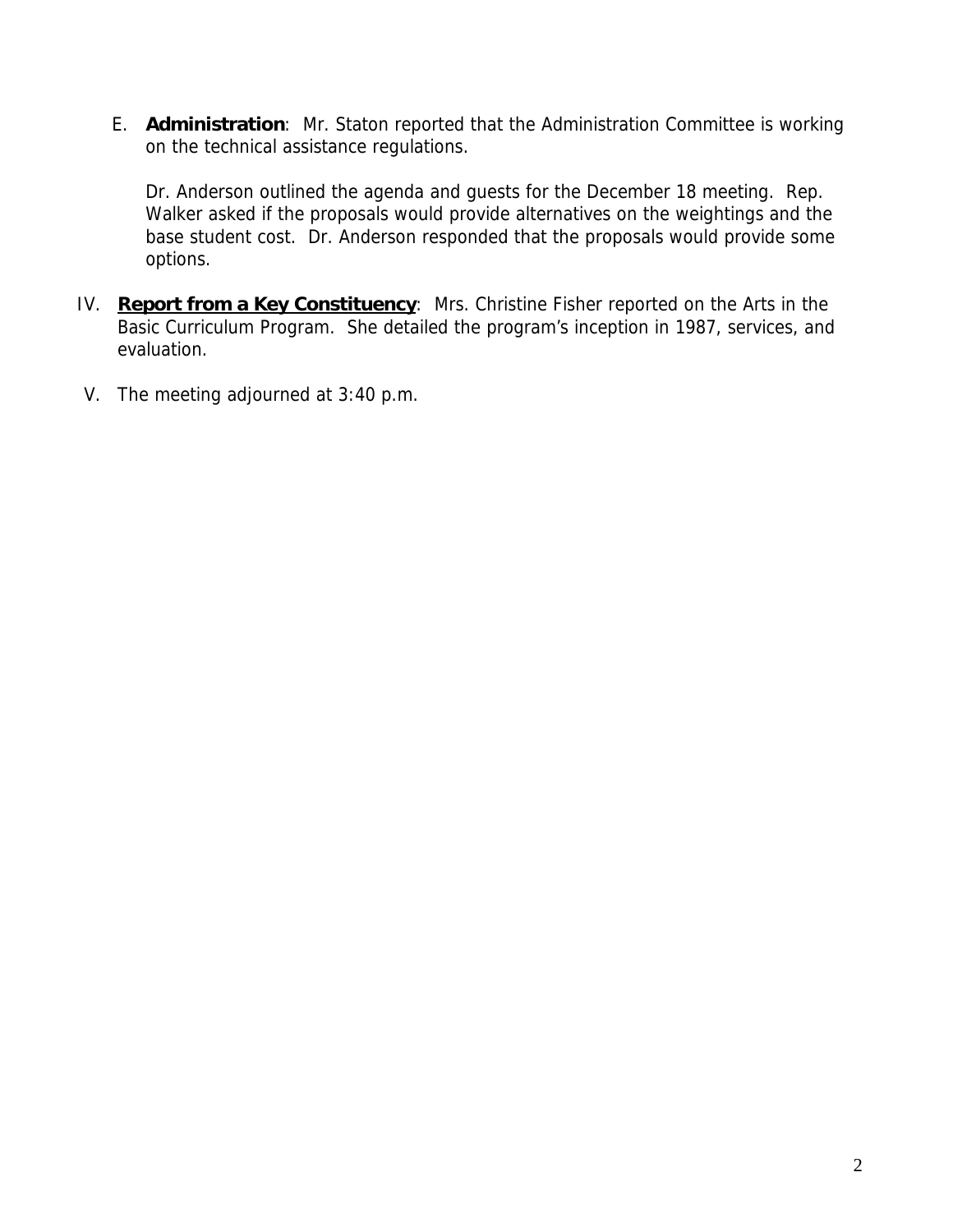# **SOUTH CAROLINA EDUCATION OVERSIGHT COMMITTEE Minutes of the Meeting December 18, 2003 10:00 AM Room 221, Blatt Bldg.**

**Members Present**: Mr. Staton, Mr. A. Martin, Mrs. Cooper, Mr. Daniel, Mr. Drew, Senator Fair, Senator Giese, Mrs. Hoag, Mr. Lightsey, Mrs. Marlowe, Mr. Martin, Mr. Stowe, Superintendent Tenenbaum, Rep. Walker, Mrs. Williams, Mr. Wilson

- I. **Welcome and Introductions**: Mr. Staton welcomed members and guests to the meeting. He indicated that Council on Excellence in Education (SC Chamber of Commerce), Representative Lourie and Representative Townsend were meeting with the EOC during the morning portion of the agenda for the discussion of school finance.
- II. **Approval of the Minutes**: The minutes of November 20, 2003, were approved as distributed.
- III. **Discussion of the Funding Model**: Mr. Staton reminded members and guests of the EOC's interest in funding instruction to achieve the 2010 goals and the questions that arose during the July 2003 retreat. Dr. Anderson presented information on the model developed by the EOC staff using a review of the statutory and regulatory requirements and the student achievement profile. EOC members and others asked a number of questions and discussed issues raised in the model.

The meeting was recessed for lunch.

### IV. **Subcommittee Reports**

A. **Academic Standards and Assessments**: Mr. Wilson reported on behalf of the Subcommittee.

 (1) Recommendations to the State Department of Education Concerning the End-of-Course Assessments: Reports of the studies conducted on the end-of-course assessments in Physical Science, Biology, and English I were reviewed as well as the recommendations. Representatives of the State Department of Education had accepted the recommendations prior to the meeting; therefore, the EOC approved the assessments for implementation;

 (2) Recommendations to the General Assembly Regarding the Use of NAEP instead of a norm-referenced test: The EOC discussed a request from the State Department of Education to recommend an amendment